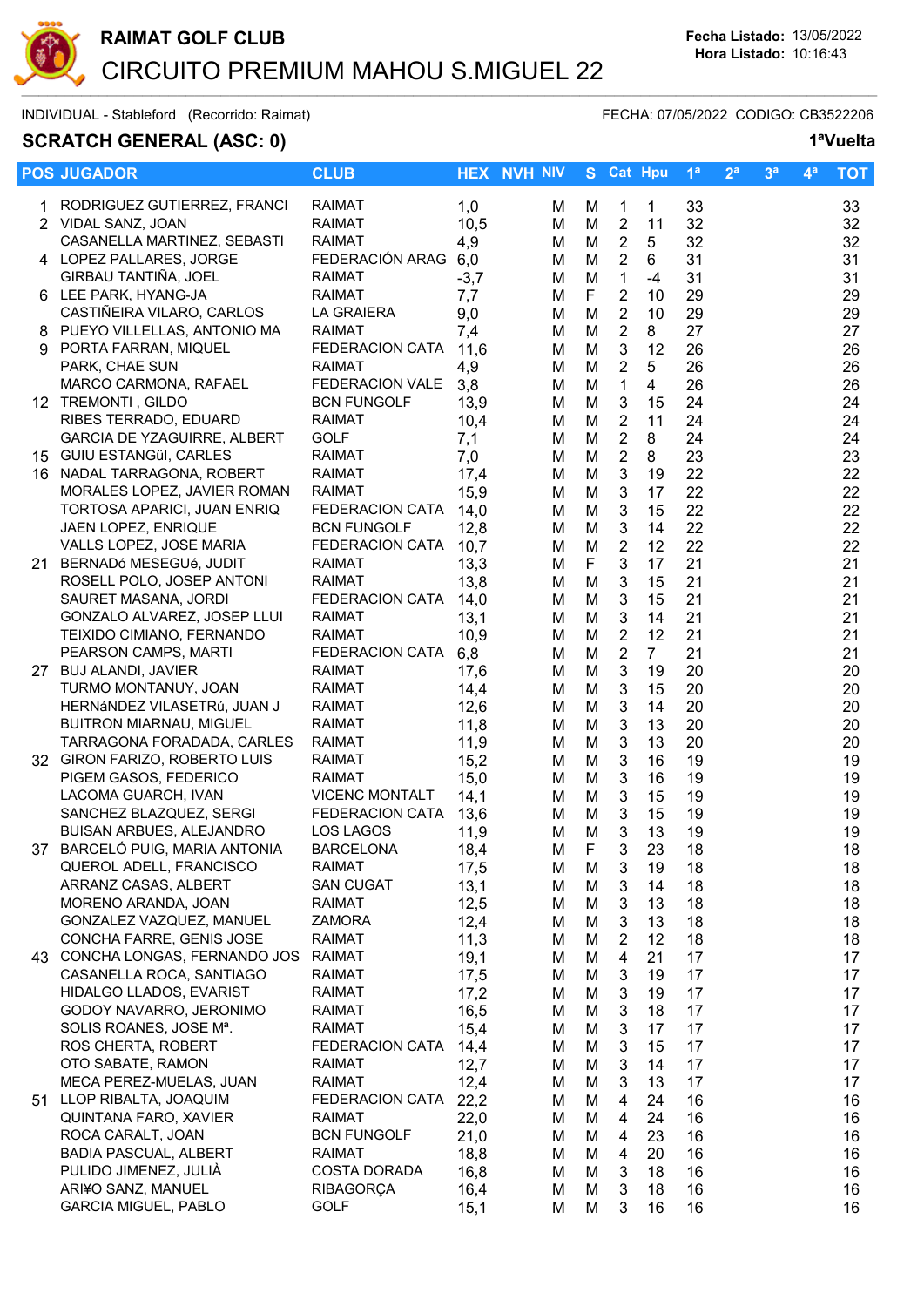

# **SCRATCH GENERAL (ASC: 0)**

| 1 <sup>a</sup> Vuelta |
|-----------------------|
|                       |

|     | <b>POS JUGADOR</b>                 | <b>CLUB</b>           |      | <b>HEX NVH NIV</b> | S.          |                          | <b>Cat Hpu</b> | 1 <sup>a</sup>   | 2 <sup>a</sup> | 3 <sup>a</sup> | 4ª | <b>TOT</b>       |
|-----|------------------------------------|-----------------------|------|--------------------|-------------|--------------------------|----------------|------------------|----------------|----------------|----|------------------|
|     | GALDEANO BORRA, EVARISTO           | <b>RAIMAT</b>         | 11,6 | м                  | М           | 3                        | 12             | 16               |                |                |    | 16               |
| 59  | BOTARGUES MIERA, JOAN MARIA        | <b>RAIMAT</b>         | 21,3 | м                  | M           | 4                        | 23             | 15               |                |                |    | 15               |
|     | GARCIA MARTIN, JOSEP LLUIS         | FEDERACION CATA       | 16,8 | м                  | M           | 3                        | 18             | 15               |                |                |    | 15               |
|     | <b>GARCIA GUILLEN, JOSEP VICTO</b> | <b>RAIMAT</b>         | 15,8 | м                  | M           | 3                        | 17             | 15               |                |                |    | 15               |
|     | 62 IGLESIAS GRACIA, CARMEN         | <b>RAIMAT</b>         | 26,2 |                    | F           | $\overline{4}$           | 32             | 14               |                |                |    | 14               |
|     | GUIU CLUA, JOAN MARIA              | RAIMAT                | 22,6 | M                  | M           | $\overline{4}$           | 24             | 14               |                |                |    | 14               |
|     | REULA NUñO, CARLOS                 | PAL NEGRALEJO         |      | M                  | M           | $\overline{\mathbf{4}}$  | 22             | 14               |                |                |    | 14               |
|     |                                    |                       | 20,4 | M                  |             |                          |                |                  |                |                |    |                  |
|     | <b>GENSANA BERZUNCES, RAMON</b>    | FEDERACION CATA       | 18,0 | M                  | M           | 3                        | 19             | 14               |                |                |    | 14               |
|     | MONFORT CABANE, RAMIRO             | <b>RAIMAT</b>         | 14,9 | M                  | M           | $\mathfrak{S}$           | 16             | 14               |                |                |    | 14               |
|     | ALOUI, RADHIA                      | <b>GOLF</b>           | 13,1 | м                  | F           | $\mathfrak{S}$           | 16             | 14               |                |                |    | 14               |
| 68  | SANJUAN MORAN, JORDI               | <b>RAIMAT</b>         | 25,3 | М                  | M           | 4                        | 27             | 13               |                |                |    | 13               |
|     | ROYO ALONSO, JOSEP MARIA           | <b>RAIMAT</b>         | 22,6 | м                  | M           | 4                        | 24             | 13               |                |                |    | 13               |
|     | HERNANDEZ SURROCA, DANIEL          | <b>RAIMAT</b>         | 19,9 | м                  | M           | 4                        | 21             | 13               |                |                |    | 13               |
|     | GODIA SANS, ANTONIA                | <b>RAIMAT</b>         | 16,5 | M                  | F           | 3                        | 20             | 13               |                |                |    | 13               |
|     | BATALLA CASANOVAS, RAMON           | RAIMAT                | 18,8 | м                  | M           | 4                        | 20             | 13               |                |                |    | 13               |
|     | MARTINEZ REINA, JULIAN             | <b>RAIMAT</b>         | 17,7 | м                  | M           | 3                        | 19             | 13               |                |                |    | 13               |
|     | LLAVERO PEREZ, JOSE                | <b>RAIMAT</b>         | 17,1 | M                  | M           | $\mathbf{3}$             | 18             | 13               |                |                |    | 13               |
|     | 75 JIMENEZ ARGUDO, LAURA           | <b>VICENC MONTALT</b> | 24,6 | M                  | F           | $\overline{4}$           | 30             | 12               |                |                |    | 12               |
|     | FREIXINET FONDEVILA, JUAN          | <b>RAIMAT</b>         | 23,5 | M                  | M           | $\overline{4}$           | 25             | 12               |                |                |    | 12               |
|     | FONTAN PUEYO, LUIS ANTONIO         | <b>RAIMAT</b>         | 21,3 | M                  | M           | $\overline{\mathbf{4}}$  | 23             | 12               |                |                |    | 12               |
|     | LLURDA BETORZ, JOSE RAMON          | FEDERACIÓN ARAG 18,1  |      | M                  | M           | 3                        | 19             | 12               |                |                |    | 12               |
|     | BLASCO ARROJO, JUAN JOSé           | CLUB PANORAMICA 12,9  |      | M                  | M           | $\mathfrak{S}$           | 14             | 12               |                |                |    | 12               |
| 80. | DOLCET SERRA, MARIA DEL CAR        | <b>RAIMAT</b>         | 24,5 | м                  | F           | $\overline{4}$           | 30             | 11               |                |                |    | 11               |
|     | SAURET CLIMENT, PEDRO              | FEDERACION CATA 23,7  |      | М                  | M           | 4                        | 26             | 11               |                |                |    | 11               |
|     | FERRAZ MAZANA, JUAN LUIS           | <b>CAIXA</b>          | 23,2 | М                  | M           | 4                        | 25             | 11               |                |                |    | 11               |
|     | PASCUAL ANDRES, PABLO              | CALATAYUD GOLF        | 20,0 | м                  | M           | 4                        | 22             | 11               |                |                |    | 11               |
|     | PENA CASANOVAS, JOSE Mª.           | <b>RAIMAT</b>         | 19,3 | м                  | M           | 4                        | 21             | 11               |                |                |    | 11               |
|     | PONS SELLART, ESTER                | <b>RAIMAT</b>         | 16,5 | м                  | F           | 3                        | 20             | 11               |                |                |    | 11               |
|     | 86 SEVé GIRó, JOAN RAMON           | FEDERACION CATA       | 22,1 | м                  | M           | 4                        | 24             | 10               |                |                |    | 10               |
|     | REIG MASANA, JOSE Mª               | FEDERACION CATA       | 22,4 | M                  | M           | $\overline{\mathcal{A}}$ | 24             | 10               |                |                |    | 10               |
|     | 88 FARRE DOMENECH, ROSANA          | <b>RAIMAT</b>         | 26,5 | М                  | F           | 5                        | 32             | 9                |                |                |    | 9                |
|     | MUñOZ PUIGDEMASA, JOSEP            | <b>RAIMAT</b>         | 25,1 | M                  | M           | $\overline{4}$           | 27             | $\boldsymbol{9}$ |                |                |    | $\boldsymbol{9}$ |
|     | GUIU BARDAJI, JOSE MANUEL          | <b>RAIMAT</b>         | 25,0 | М                  | M           | $\overline{4}$           | 27             | 9                |                |                |    | 9                |
|     | BENABARRE LLOBET, NESTOR           | FEDERACION CATA 24,1  |      | М                  | M           | 4                        | 26             | $\boldsymbol{9}$ |                |                |    | 9                |
|     | CLARAMUNT ARQUE, ANTONI            | <b>RAIMAT</b>         | 23,3 | м                  | M           | 4                        | 25             | 9                |                |                |    | 9                |
|     | PENA TOLO, ALEX                    | RAIMAT                | 21,0 | M                  | M           | $\overline{4}$           | 23             | $\boldsymbol{9}$ |                |                |    | 9                |
|     | ALTISENT CAMARASA, MAGDALEN        | <b>RAIMAT</b>         | 15,4 | М                  | F.          | 3                        | 19             | q                |                |                |    | 9                |
|     | 95 BIETO MASIP, NURIA              | RAIMAT                | 29,2 | м                  | F.          | 5                        | 34             | 8                |                |                |    | 8                |
|     | PANO MAYNAR, ENRIQUE               | FEDERACIÓN ARAG       | 26,5 | м                  | м           | 5                        | 28             | 8                |                |                |    | 8                |
|     | CANALES CORZO, PAUL                | <b>RAIMAT</b>         | 31,4 | м                  | M           | 5                        | 28             | 8                |                |                |    | 8                |
|     | FLORES CARMONA, ROGELIO            | <b>RIBAGORÇA</b>      | 21,8 | м                  | M           | 4                        | 23             | 8                |                |                |    | 8                |
|     | <b>BADIA CAMPS, ANA MARIA</b>      | FEDERACION CATA       | 18,3 | м                  | F           | 3                        | 22             | 8                |                |                |    | 8                |
|     | 100 BALLART ALIO, MARGARITA        | <b>RAIMAT</b>         | 25,3 | м                  | F           | 4                        | 30             | 7                |                |                |    | 7                |
|     | PALLAS PORTA, GERARD               | RAIMAT                | 26,9 | м                  | M           | 5                        | 28             | $\overline{7}$   |                |                |    | 7                |
|     | 102 GUAJARDO GUAJARDO, JESUS       | RAIMAT                | 29,2 | м                  | M           | 5                        | 28             | 6                |                |                |    | 6                |
|     | PERPINYA ROMA, ALBERT              | RAIMAT                | 27,3 | м                  | M           | 5                        | 28             | 6                |                |                |    | 6                |
|     | 104 PUIGDEVALL BEL, PEPA           | RAIMAT                | 24,3 | м                  | F           |                          |                |                  |                |                |    |                  |
|     |                                    |                       |      |                    |             | 4                        | 29<br>34       | 5                |                |                |    | 5                |
|     | 105 ALIANA VIVER, MERCE            | RAIMAT                | 29,1 | м                  | F           | 5                        |                | 4                |                |                |    | 4                |
|     | ESTEVE ORO, ROSSER                 | <b>SAN CUGAT</b>      | 24,0 | м                  | F           | 4                        | 29             | 4                |                |                |    | 4                |
|     | LUQUE TORRES, LUIS DE              | FEDERACIÓN BALE       | 27,8 | м                  | M           | 5                        | 28             | 4                |                |                |    | 4                |
|     | CARRERA CARRILLO DE ALBORNO        | <b>RAIMAT</b>         | 23,0 | м                  | M           | 4                        | 25             | 4                |                |                |    | 4                |
|     | 109 VENDRELL SANTOLARIA, CèLIA     | RAIMAT                | 33,6 | м                  | F           | 5                        | 34             | 3                |                |                |    | 3                |
|     | PERATI RIU, MONTSERRAT             | <b>RIBAGORÇA</b>      | 28,8 | м                  | F           | 5                        | 34             | 3                |                |                |    | 3                |
|     | PUEYO FARRERO, LAIA                | <b>RIBAGORÇA</b>      | 34,2 | м                  | F           | 5                        | 34             | 3                |                |                |    | 3                |
|     | ALLENDE MONCLUS, Mª.PILAR          | <b>RAIMAT</b>         | 36,0 | м                  | $\mathsf F$ | 5                        | 34             | 3                |                |                |    | 3                |
|     | <b>GARCIA FARRAN, MARTA</b>        | <b>RAIMAT</b>         | 36,0 | M                  | F           | 5                        | 34             | 3                |                |                |    | 3                |
|     | SOLA FERNANDEZ, JOSE FRANCI        | <b>RAIMAT</b>         | 36,0 | M                  | M           | 5                        | 28             | 3                |                |                |    | 3                |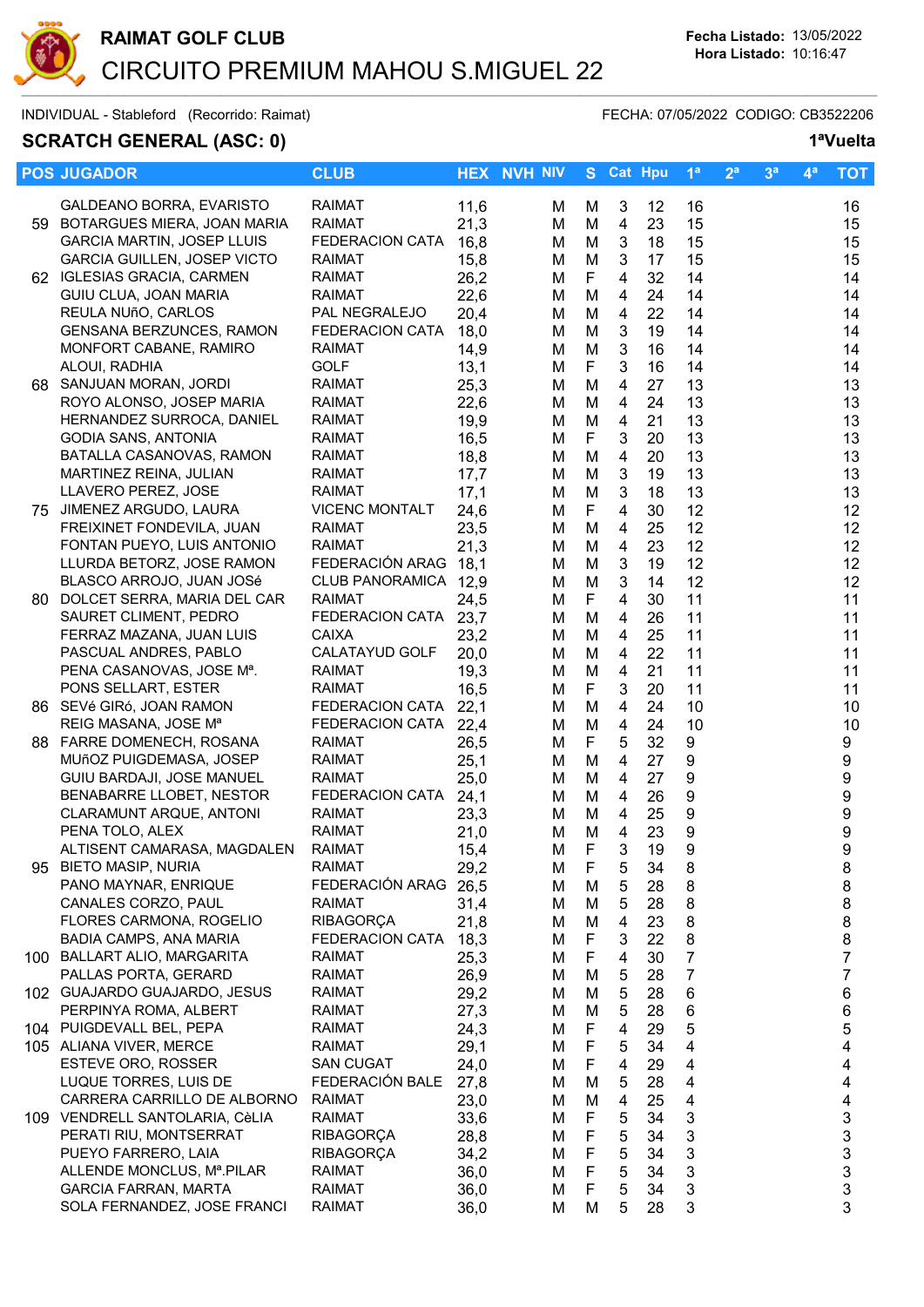

#### SCRATCH GENERAL (ASC: 0) 1<sup>a</sup>Vuelta

| <b>POS JUGADOR</b>                                                                            | <b>CLUB</b>                              | HEX NVH NIV S Cat Hpu $1^a$ $2^a$ $3^a$ $4^a$ TOT |  |  |         |                          |  |  |  |  |     |  |
|-----------------------------------------------------------------------------------------------|------------------------------------------|---------------------------------------------------|--|--|---------|--------------------------|--|--|--|--|-----|--|
| 115 OCAñA SANCHEZ, ESPERANZA<br>GARCIA CABANES, Mª.LOURDES<br>117 RODRIGUEZ GOMEZ, JOSE ANGEL | <b>RAIMAT</b><br><b>RAIMAT</b><br>RAIMAT | 32.1<br>26.5<br>8.7                               |  |  | M M 2 9 | M F 5 34 2<br>M F 5 32 2 |  |  |  |  | N.P |  |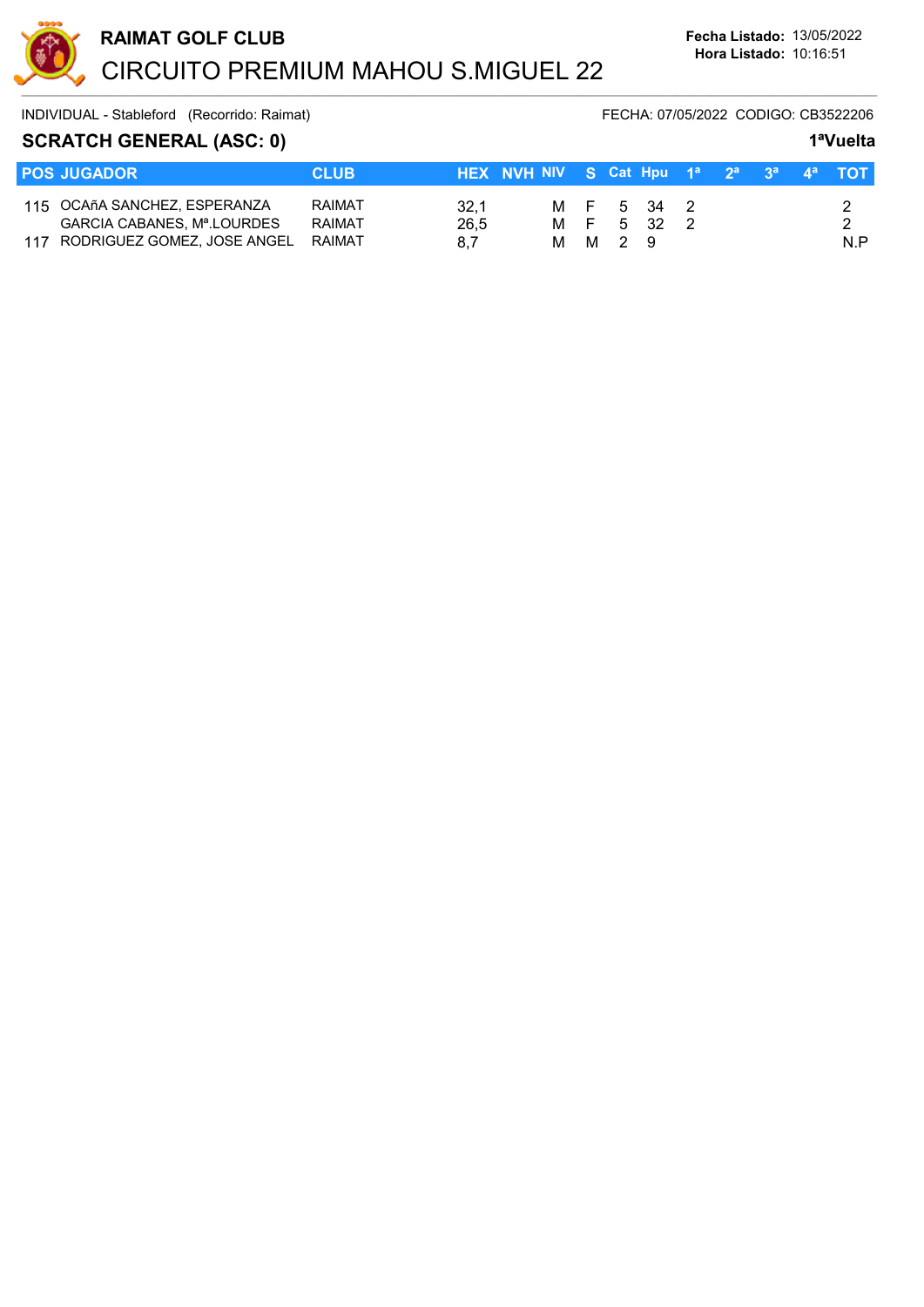

# MASCULINA 1ª CATEGORIA (ASC: 0) 1ªVuelta

|     | <b>POS JUGADOR</b>             | <b>CLUB</b>            |        | <b>HEX NVH NIV</b> |   |                | S Cat Hpu      | 1 <sup>a</sup> | 2 <sup>a</sup> | 3 <sup>a</sup> | 4 <sup>a</sup> | ТОТ |
|-----|--------------------------------|------------------------|--------|--------------------|---|----------------|----------------|----------------|----------------|----------------|----------------|-----|
|     | VIDAL SANZ, JOAN               | <b>RAIMAT</b>          | 10,5   | м                  | м | 2              | 11             | 43             |                |                |                | 43  |
|     | CASTIÑEIRA VILARO, CARLOS      | <b>LA GRAIERA</b>      | 9,0    | М                  | M | $\overline{2}$ | 10             | 39             |                |                |                | 39  |
|     | CASANELLA MARTINEZ, SEBASTI    | <b>RAIMAT</b>          | 4,9    | М                  | М | $\overline{2}$ | 5              | 37             |                |                |                | 37  |
|     | LOPEZ PALLARES, JORGE          | FEDERACIÓN ARAG        | 6,0    | М                  | M | $\overline{2}$ | 6              | 37             |                |                |                | 37  |
|     | PORTA FARRAN, MIQUEL           | FEDERACION CATA        | 11,6   | М                  | M | 3              | 12             | 37             |                |                |                | 37  |
| 6   | PUEYO VILLELLAS, ANTONIO MA    | <b>RAIMAT</b>          | 7,4    | M                  | M | $\overline{2}$ | 8              | 35             |                |                |                | 35  |
|     | RODRIGUEZ GUTIERREZ, FRANCI    | <b>RAIMAT</b>          | 1,0    | М                  | M | 1              | 1              | 34             |                |                |                | 34  |
|     | VALLS LOPEZ, JOSE MARIA        | <b>FEDERACION CATA</b> | 10,7   | М                  | M | 2              | 12             | 34             |                |                |                | 34  |
| 9   | RIBES TERRADO, EDUARD          | <b>RAIMAT</b>          | 10,4   | М                  | M | 2              | 11             | 33             |                |                |                | 33  |
|     | TEIXIDO CIMIANO, FERNANDO      | <b>RAIMAT</b>          | 10,9   | м                  | M | 2              | 12             | 33             |                |                |                | 33  |
|     | TARRAGONA FORADADA, CARLES     | <b>RAIMAT</b>          | 11,9   | м                  | M | 3              | 13             | 33             |                |                |                | 33  |
| 12. | GARCIA DE YZAGUIRRE, ALBERT    | <b>GOLF</b>            | 7,1    | М                  | М | $\overline{2}$ | 8              | 32             |                |                |                | 32  |
|     | <b>BUITRON MIARNAU, MIGUEL</b> | <b>RAIMAT</b>          | 11,8   | М                  | М | 3              | 13             | 32             |                |                |                | 32  |
|     | BUISAN ARBUES, ALEJANDRO       | LOS LAGOS              | 11,9   | м                  | M | 3              | 13             | 32             |                |                |                | 32  |
| 15  | <b>GUIU ESTANGüI, CARLES</b>   | <b>RAIMAT</b>          | 7,0    | М                  | М | 2              | 8              | 31             |                |                |                | 31  |
| 16  | MARCO CARMONA, RAFAEL          | <b>FEDERACION VALE</b> | 3,8    | м                  | M | 1              | 4              | 30             |                |                |                | 30  |
|     | PARK, CHAE SUN                 | <b>RAIMAT</b>          | 4,9    | М                  | M | 2              | 5              | 30             |                |                |                | 30  |
|     | CONCHA FARRE, GENIS JOSE       | <b>RAIMAT</b>          | 11,3   | М                  | М | $\overline{2}$ | 12             | 30             |                |                |                | 30  |
| 19  | GIRBAU TANTIÑA, JOEL           | <b>RAIMAT</b>          | $-3,7$ | М                  | M | 1.             | $-4$           | 28             |                |                |                | 28  |
|     | GALDEANO BORRA, EVARISTO       | <b>RAIMAT</b>          | 11,6   | М                  | М | 3              | 12             | 28             |                |                |                | 28  |
|     | MECA PEREZ-MUELAS, JUAN        | <b>RAIMAT</b>          | 12,4   | м                  | M | 3              | 13             | 28             |                |                |                | 28  |
| 22  | PEARSON CAMPS, MARTI           | <b>FEDERACION CATA</b> | 6,8    | М                  | M | 2              | $\overline{7}$ | 27             |                |                |                | 27  |
| 23  | GONZALEZ VAZQUEZ, MANUEL       | <b>ZAMORA</b>          | 12,4   | м                  | M | 3              | 13             | 25             |                |                |                | 25  |
| 24  | RODRIGUEZ GOMEZ, JOSE ANGEL    | <b>RAIMAT</b>          | 8,7    | М                  | M | 2              | 9              |                |                |                |                | N.P |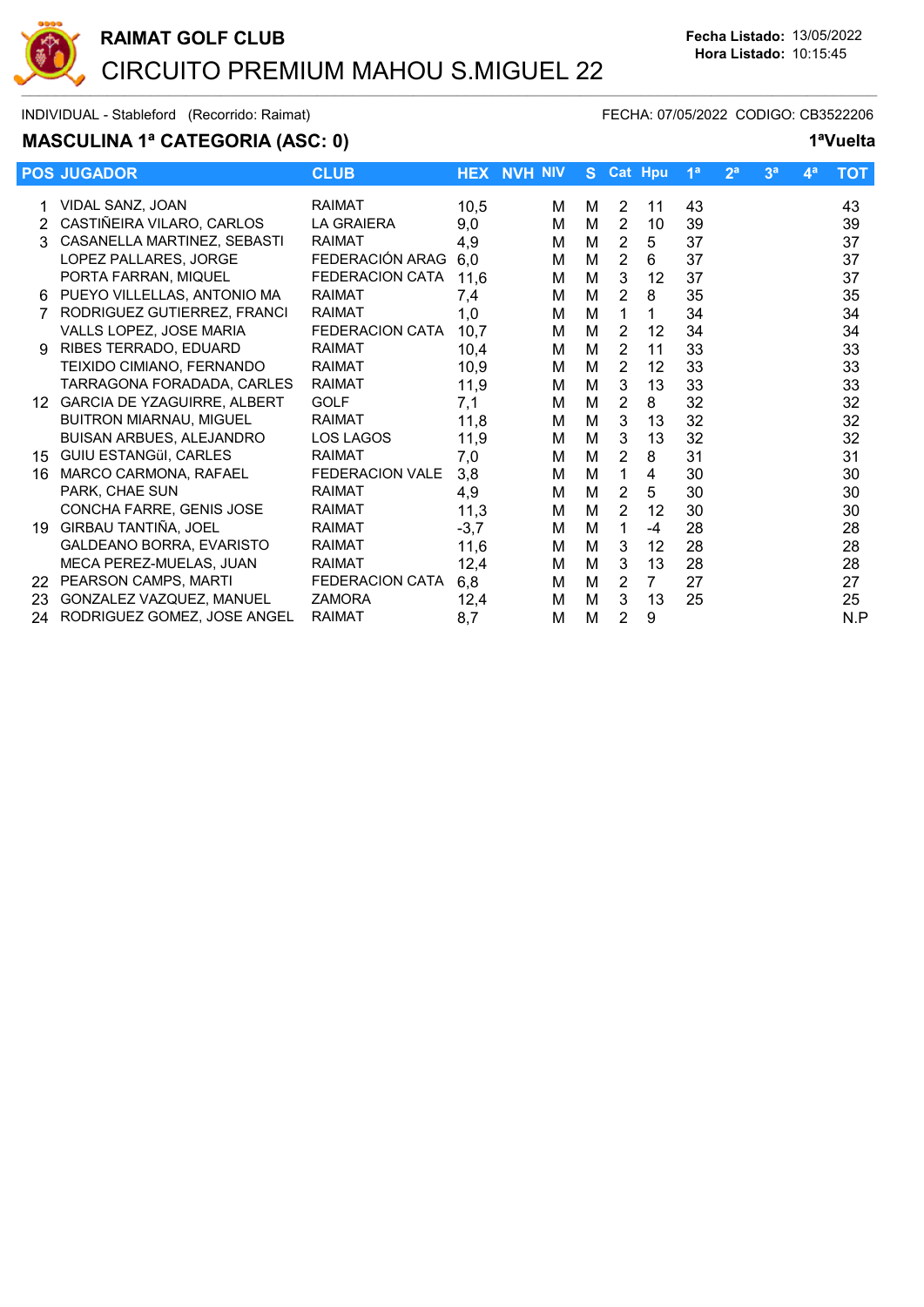

# CATEGORIA FEMENINA (ASC: 0) 1<sup>a</sup>Vuelta

|    | <b>POS JUGADOR</b>             | <b>CLUB</b>            |      | <b>HEX NVH NIV</b> | S. |   | <b>Cat Hpu</b> | 1 <sup>a</sup> | 2 <sup>a</sup> | 3 <sup>a</sup> | $\mathbf{4}^{\mathsf{a}}$ | <b>TOT</b> |
|----|--------------------------------|------------------------|------|--------------------|----|---|----------------|----------------|----------------|----------------|---------------------------|------------|
|    | 1 LEE PARK, HYANG-JA           | <b>RAIMAT</b>          | 7,7  | м                  | F  | 2 | 10             | 39             |                |                |                           | 39         |
|    | BARCELÓ PUIG, MARIA ANTONIA    | <b>BARCELONA</b>       | 18,4 | М                  | F  | 3 | 23             | 39             |                |                |                           | 39         |
|    | DOLCET SERRA, MARIA DEL CAR    | <b>RAIMAT</b>          | 24,5 | м                  | F  | 4 | 30             | 39             |                |                |                           | 39         |
|    | <b>IGLESIAS GRACIA, CARMEN</b> | <b>RAIMAT</b>          | 26,2 | М                  | F  | 4 | 32             | 39             |                |                |                           | 39         |
| 5  | BERNADÓ MESEGUÉ, JUDIT         | <b>RAIMAT</b>          | 13,3 | М                  | F  | 3 | 17             | 37             |                |                |                           | 37         |
| 6  | JIMENEZ ARGUDO, LAURA          | <b>VICENC MONTALT</b>  | 24,6 | М                  | F  | 4 | 30             | 36             |                |                |                           | 36         |
|    | BALLART ALIO, MARGARITA        | <b>RAIMAT</b>          | 25,3 | М                  | F  | 4 | 30             | 36             |                |                |                           | 36         |
| 8  | <b>BIETO MASIP, NURIA</b>      | <b>RAIMAT</b>          | 29,2 | М                  | F  | 5 | 34             | 35             |                |                |                           | 35         |
| 9  | FARRE DOMENECH, ROSANA         | <b>RAIMAT</b>          | 26,5 | М                  | F  | 5 | 32             | 32             |                |                |                           | 32         |
| 10 | GODIA SANS, ANTONIA            | <b>RAIMAT</b>          | 16,5 | М                  | F  | 3 | 20             | 31             |                |                |                           | 31         |
| 11 | PUEYO FARRERO, LAIA            | <b>RIBAGORÇA</b>       | 34,2 | М                  | F  | 5 | 34             | 30             |                |                |                           | 30         |
| 12 | ALOUI, RADHIA                  | <b>GOLF</b>            | 13,1 | М                  | F  | 3 | 16             | 29             |                |                |                           | 29         |
|    | PONS SELLART, ESTER            | <b>RAIMAT</b>          | 16,5 | М                  | F  | 3 | 20             | 29             |                |                |                           | 29         |
|    | PUIGDEVALL BEL, PEPA           | <b>RAIMAT</b>          | 24,3 | м                  | F  | 4 | 29             | 29             |                |                |                           | 29         |
|    | GARCIA CABANES, Mª.LOURDES     | <b>RAIMAT</b>          | 26,5 | М                  | F  | 5 | 32             | 29             |                |                |                           | 29         |
|    | PERATI RIU, MONTSERRAT         | <b>RIBAGORÇA</b>       | 28,8 | М                  | F  | 5 | 34             | 29             |                |                |                           | 29         |
| 17 | ESTEVE ORO, ROSSER             | <b>SAN CUGAT</b>       | 24,0 | М                  | F  | 4 | 29             | 28             |                |                |                           | 28         |
| 18 | BADIA CAMPS, ANA MARIA         | <b>FEDERACION CATA</b> | 18,3 | М                  | F  | 3 | 22             | 25             |                |                |                           | 25         |
| 19 | ALTISENT CAMARASA, MAGDALEN    | <b>RAIMAT</b>          | 15,4 | М                  | F  | 3 | 19             | 24             |                |                |                           | 24         |
|    | ALIANA VIVER, MERCE            | <b>RAIMAT</b>          | 29,1 | М                  | F  | 5 | 34             | 24             |                |                |                           | 24         |
|    | ALLENDE MONCLUS, Mª.PILAR      | <b>RAIMAT</b>          | 36,0 | м                  | F  | 5 | 34             | 24             |                |                |                           | 24         |
| 22 | VENDRELL SANTOLARIA, CèLIA     | <b>RAIMAT</b>          | 33,6 | М                  | F  | 5 | 34             | 23             |                |                |                           | 23         |
| 23 | OCAñA SANCHEZ, ESPERANZA       | <b>RAIMAT</b>          | 32,1 | М                  | F  | 5 | 34             | 21             |                |                |                           | 21         |
| 24 | <b>GARCIA FARRAN, MARTA</b>    | <b>RAIMAT</b>          | 36,0 | М                  | F  | 5 | 34             | 11             |                |                |                           | 11         |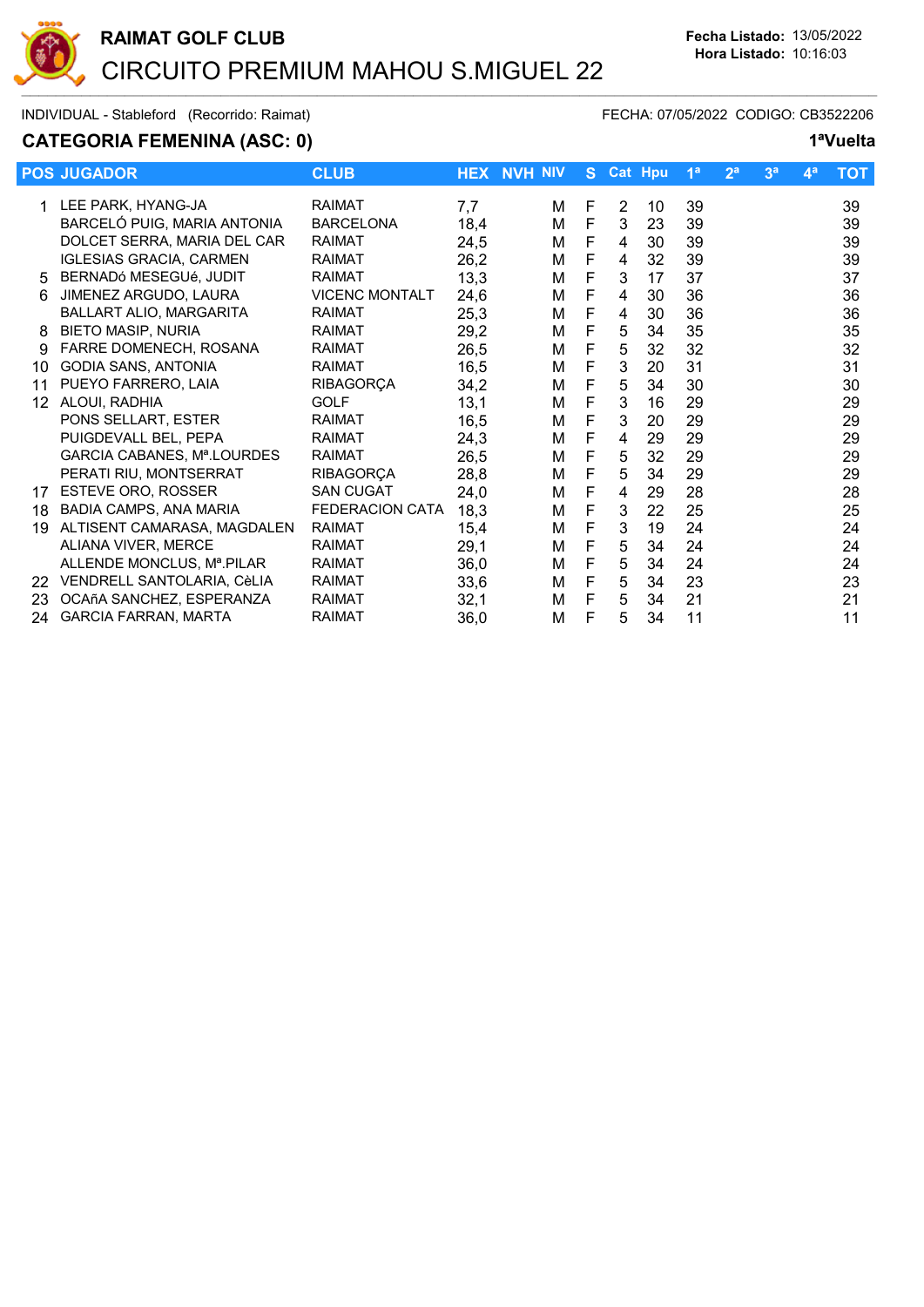

# 2ª CATEGORIA MASCULINA HANDICAP >12,4 (ASC: 0) 1ªVuelta

|    | <b>POS JUGADOR</b>                                   | <b>CLUB</b>                          |              | <b>HEX NVH NIV</b> |        | S Cat Hpu      |          | 1 <sup>a</sup> | 2 <sup>a</sup> | 3 <sup>a</sup> | $\mathbf{4}^{\mathsf{a}}$ | <b>TOT</b> |
|----|------------------------------------------------------|--------------------------------------|--------------|--------------------|--------|----------------|----------|----------------|----------------|----------------|---------------------------|------------|
|    | 1 LLOP RIBALTA, JOAQUIM                              | FEDERACION CATA 22,2                 |              | м                  | м      | 4              | 24       | 39             |                |                |                           | 39         |
|    | 2 NADAL TARRAGONA, ROBERT                            | <b>RAIMAT</b>                        | 17,4         | M                  | M      | $\mathbf{3}$   | 19       | 38             |                |                |                           | 38         |
|    | QUINTANA FARO, XAVIER                                | <b>RAIMAT</b>                        | 22,0         | м                  | M      | 4              | 24       | 38             |                |                |                           | 38         |
|    | SANJUAN MORAN, JORDI                                 | <b>RAIMAT</b>                        | 25,3         | м                  | M      | 4              | 27       | 38             |                |                |                           | 38         |
| 5  | TORTOSA APARICI, JUAN ENRIQ                          | FEDERACION CATA                      | 14,0         | м                  | M      | 3              | 15       | 37             |                |                |                           | 37         |
|    | TREMONTI, GILDO                                      | <b>BCN FUNGOLF</b>                   | 13,9         | м                  | M      | 3              | 15       | 37             |                |                |                           | 37         |
|    | <b>BUJ ALANDI, JAVIER</b>                            | <b>RAIMAT</b>                        | 17,6         | м                  | M      | 3              | 19       | 37             |                |                |                           | 37         |
|    | QUEROL ADELL, FRANCISCO                              | <b>RAIMAT</b>                        | 17,5         | м                  | M      | 3              | 19       | 37             |                |                |                           | 37         |
|    | ROCA CARALT, JOAN                                    | <b>BCN FUNGOLF</b>                   | 21,0         | M                  | M      | $\overline{4}$ | 23       | 37             |                |                |                           | 37         |
|    | 10 JAEN LOPEZ, ENRIQUE                               | <b>BCN FUNGOLF</b>                   | 12,8         | M                  | M      | $\sqrt{3}$     | 14       | 36             |                |                |                           | 36         |
|    | ROSELL POLO, JOSEP ANTONI                            | <b>RAIMAT</b>                        | 13,8         | M                  | M      | $\sqrt{3}$     | 15       | 36             |                |                |                           | 36         |
|    | SAURET MASANA, JORDI                                 | FEDERACION CATA                      | 14,0         | M                  | M      | $\sqrt{3}$     | 15       | 36             |                |                |                           | 36         |
|    | MORALES LOPEZ, JAVIER ROMAN                          | <b>RAIMAT</b>                        | 15,9         | м                  | M      | $\sqrt{3}$     | 17       | 36             |                |                |                           | 36         |
|    | 14 GODOY NAVARRO, JERONIMO                           | <b>RAIMAT</b>                        | 16,5         | м                  | M      | $\mathbf{3}$   | 18       | 35             |                |                |                           | 35         |
|    | HIDALGO LLADOS, EVARIST                              | <b>RAIMAT</b>                        | 17,2         | м                  | M      | $\mathbf{3}$   | 19       | 35             |                |                |                           | 35         |
|    | CONCHA LONGAS, FERNANDO JOS                          | <b>RAIMAT</b>                        | 19,1         | м                  | M      | $\overline{4}$ | 21       | 35             |                |                |                           | 35         |
|    | 17 GONZALO ALVAREZ, JOSEP LLUI                       | <b>RAIMAT</b>                        | 13,1         | м                  | M      | $\mathbf{3}$   | 14       | 34             |                |                |                           | 34         |
|    | HERNÁNDEZ VILASETRÚ, JUAN J                          | <b>RAIMAT</b>                        | 12,6         | м                  | M      | 3              | 14       | 34             |                |                |                           | 34         |
|    | TURMO MONTANUY, JOAN                                 | <b>RAIMAT</b>                        | 14,4         | м                  | M      | 3              | 15       | 34             |                |                |                           | 34         |
|    | GIRON FARIZO, ROBERTO LUIS                           | <b>RAIMAT</b>                        | 15,2         | м                  | M      | 3              | 16       | 34             |                |                |                           | 34         |
|    | PIGEM GASOS, FEDERICO                                | RAIMAT                               | 15,0         | M                  | M      | 3              | 16       | 34             |                |                |                           | 34         |
|    | BADIA PASCUAL, ALBERT                                | <b>RAIMAT</b>                        | 18,8         | M                  | M      | $\overline{4}$ | 20       | 34             |                |                |                           | 34         |
|    | BOTARGUES MIERA, JOAN MARIA                          | <b>RAIMAT</b>                        | 21,3         | M                  | M      | $\overline{4}$ | 23       | 34             |                |                |                           | 34         |
|    | FONTAN PUEYO, LUIS ANTONIO                           | <b>RAIMAT</b>                        | 21,3         | м                  | M      | $\overline{4}$ | 23       | 34             |                |                |                           | 34         |
|    | GUIU CLUA, JOAN MARIA                                | <b>RAIMAT</b>                        | 22,6         | M                  | M      | $\overline{4}$ | 24       | 34             |                |                |                           | 34         |
|    | 26 SANCHEZ BLAZQUEZ, SERGI                           | FEDERACION CATA                      | 13,6         | M                  | M      | $\mathbf{3}$   | 15       | 33             |                |                |                           | 33         |
|    | HERNANDEZ SURROCA, DANIEL                            | <b>RAIMAT</b>                        | 19,9         | м                  | M      | 4              | 21       | 33             |                |                |                           | 33         |
|    | ROYO ALONSO, JOSEP MARIA                             | <b>RAIMAT</b>                        | 22,6         | M                  | M      | 4              | 24       | 33             |                |                |                           | 33         |
|    | SAURET CLIMENT, PEDRO                                | FEDERACION CATA                      | 23,7         | м                  | M      | 4              | 26       | 33             |                |                |                           | 33         |
|    | GUIU BARDAJI, JOSE MANUEL                            | <b>RAIMAT</b>                        | 25,0         | м                  | M      | $\overline{4}$ | 27       | 33             |                |                |                           | 33         |
|    | 31 ARRANZ CASAS, ALBERT                              | <b>SAN CUGAT</b>                     | 13,1         | м                  | M      | 3              | 14       | 32             |                |                |                           | 32         |
|    | <b>GARCIA MIGUEL, PABLO</b>                          | GOLF                                 | 15,1         | м                  | M      | $\mathbf{3}$   | 16       | 32             |                |                |                           | 32         |
|    | SOLIS ROANES, JOSE Mª.                               | RAIMAT                               | 15,4         | M                  | M      | 3              | 17       | 32             |                |                |                           | 32         |
|    | CASANELLA ROCA, SANTIAGO                             | <b>RAIMAT</b>                        | 17,5         | м                  | M      | $\mathbf{3}$   | 19       | 32             |                |                |                           | 32         |
|    | REULA NUñO, CARLOS                                   | PAL NEGRALEJO                        | 20,4         | м                  | M      | $\overline{4}$ | 22       | 32             |                |                |                           | 32         |
|    | CLARAMUNT ARQUE, ANTONI                              | <b>RAIMAT</b>                        | 23,3         | M                  | M      | $\overline{4}$ | 25       | 32             |                |                |                           | 32         |
|    | MUñOZ PUIGDEMASA, JOSEP                              | RAIMAT                               | 25,1         | M                  | М      | 4              | 27       | 32             |                |                |                           | 32         |
|    | 38 LACOMA GUARCH, IVAN                               | <b>VICENC MONTALT</b>                | 14,1         | м                  | M      | 3              | 15       | 31             |                |                |                           | 31         |
|    | ROS CHERTA, ROBERT                                   | FEDERACION CATA                      | 14,4         | м                  | м      | 3              | 15       | 31             |                |                |                           | 31         |
|    | <b>GARCIA GUILLEN, JOSEP VICTO</b>                   | RAIMAT                               | 15,8         | м                  | M      | 3              | 17       | 31             |                |                |                           | 31         |
|    | MARTINEZ REINA, JULIAN                               | RAIMAT                               | 17,7         | M                  | M      | 3              | 19       | 31             |                |                |                           | 31         |
|    | BATALLA CASANOVAS, RAMON                             | <b>RAIMAT</b>                        | 18,8         | м                  | M      | 4              | 20       | 31             |                |                |                           | 31         |
|    | PENA CASANOVAS, JOSE Mª.                             | RAIMAT                               | 19,3         | м                  | M      | 4              | 21       | 31             |                |                |                           | 31         |
|    | REIG MASANA, JOSE Mª                                 | FEDERACION CATA                      | 22,4         | M                  | М      | 4              | 24       | 31             |                |                |                           | 31         |
|    | SEVé GIRó, JOAN RAMON                                | FEDERACION CATA 22,1<br><b>CAIXA</b> |              | м                  | М      | 4              | 24       | 31             |                |                |                           | 31         |
|    | FERRAZ MAZANA, JUAN LUIS<br>BENABARRE LLOBET, NESTOR | FEDERACION CATA 24,1                 | 23,2         | м                  | M      | 4              | 25       | 31             |                |                |                           | 31         |
|    | 48 MORENO ARANDA, JOAN                               | <b>RAIMAT</b>                        |              | M                  | M      | 4              | 26<br>13 | 31<br>30       |                |                |                           | 31         |
|    | OTO SABATE, RAMON                                    | RAIMAT                               | 12,5<br>12,7 | м                  | M      | 3              | 14       | 30             |                |                |                           | 30<br>30   |
|    | ARI¥O SANZ, MANUEL                                   | <b>RIBAGORÇA</b>                     | 16,4         | м<br>M             | M<br>M | 3<br>3         | 18       | 30             |                |                |                           | 30         |
|    | <b>GARCIA MARTIN, JOSEP LLUIS</b>                    | FEDERACION CATA                      | 16,8         |                    |        |                | 18       |                |                |                |                           |            |
|    | GENSANA BERZUNCES, RAMON                             | FEDERACION CATA                      | 18,0         | M<br>M             | M<br>M | 3<br>3         | 19       | 30<br>30       |                |                |                           | 30<br>30   |
|    | PANO MAYNAR, ENRIQUE                                 | FEDERACIÓN ARAG 26,5                 |              | м                  | M      | 5              | 28       | 30             |                |                |                           | 30         |
|    | PALLAS PORTA, GERARD                                 | <b>RAIMAT</b>                        | 26,9         | м                  | M      | 5              | 28       | 30             |                |                |                           | 30         |
|    | 55 PULIDO JIMENEZ, JULIÀ                             | <b>COSTA DORADA</b>                  | 16,8         | м                  | M      | 3              | 18       | 29             |                |                |                           | 29         |
|    | FREIXINET FONDEVILA, JUAN                            | RAIMAT                               | 23,5         | M                  | M      | 4              | 25       | 29             |                |                |                           | 29         |
| 57 | MONFORT CABANE, RAMIRO                               | <b>RAIMAT</b>                        | 14,9         | M                  | М      | 3              | 16       | 28             |                |                |                           | 28         |